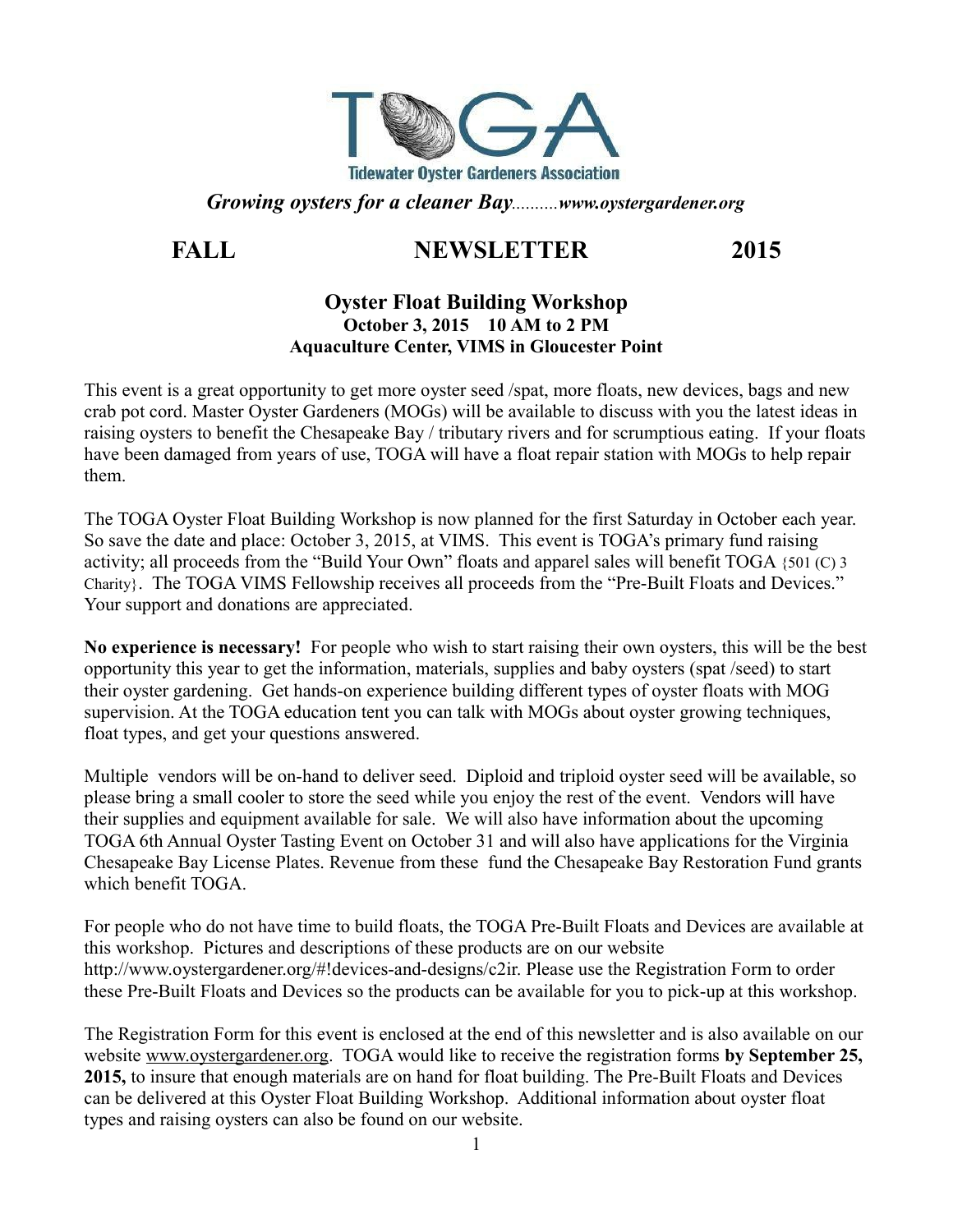Hands-on float building takes some time, so arriving at this event during the mid-day may reduce your wait times. Visiting the TOGA education tent and event vendors will help wait times go by quickly. *Charles Yarbrough, MOG*

## **Master Oyster Gardener Class of 2015**

On June 6 and June 13, 2015, sixteen oyster gardening enthusiasts took the next step in their education in the wild and wonderful world of oysters by completing the Master Oyster Gardener (MOG) Course. The two day course was organized by the Virginia Institute of Marine Science (VIMS) and TOGA, and was held at the VIMS Gloucester Point campus, allowing for both in-depth classroom presentations and fantastic hands-on, oyster- learning experiences.

Day 1 was focused on classroom learning, including oyster biology and anatomy lessons, an introduction to oyster diseases, and an explanation of key oyster predators. We've all shucked, eaten, and probably prodded countless oysters, but performing a dissection of the bivalve was really eye opening. In fact, if you would like to learn how to make an oyster's heart beat before slurping it down, just ask one of our new MOGs! We also learned the history of the oyster's decline in the Chesapeake Bay over the past three centuries and why VIMS' and TOGA's efforts in oyster restoration, gardening, and commerce are so important to the health of our region. We rounded out the day by welcoming representatives from the Virginia Marine Resources Commission and the Virginia Department of Health to share information on shellfish permits, growing regulations, and health concerns and regulations in order to make sure we are all gardening legally and safely.

Day 2 kicked off with presentations on oyster restoration, selective breeding, and stock selection, including a discussion on VIMS' work developing disease-resistant oyster strains, triploid oysters, and more. The MOG trainees then spent an entire afternoon in the VIMS Oyster Hatchery learning firsthand from the scientists there how oysters are bred, spawned, cultured, set, and screened on their way to adulthood. Trust me, you haven't lived until you've seen oyster fertilization magnified on the big screen!

The individuals attending MOG training varied from casual oyster gardeners to professional growers and even educators gardening oysters with their students. Regardless of our backgrounds, this course served to increase our oyster knowledge, including countless real life oyster gardening tips and tricks. MOG training was also an exceptional opportunity to interact with fellow oyster gardeners as well as make connections with experts in the field. This was a truly wonderful learning experience and one that any serious oyster gardener should consider!

We would like to extend our heartfelt appreciation to the dedicated instructors who provided their time and expertise to make this program a success, including: Stan Allen, VIMS; Ryan Carnegie, VIMS; Nate Geyerhahn, VIMS; Kevin Goff, VIMS; Terry Lewis, TOGA; Karen Sisler, VIMS; Keith Skiles, VDH; Ben Stagg, VMRC and Jim Wesson, VMRC.

And of course, a huge thank you to Karen Hudson of VIMS for organizing and leading the course, and for serving as a passionate advocate for the oyster gardening movement!

Congratulations to the graduates: Lauren Broccoletti, Joni Carter, Ashley Deihr, Tracy Deihr, Bill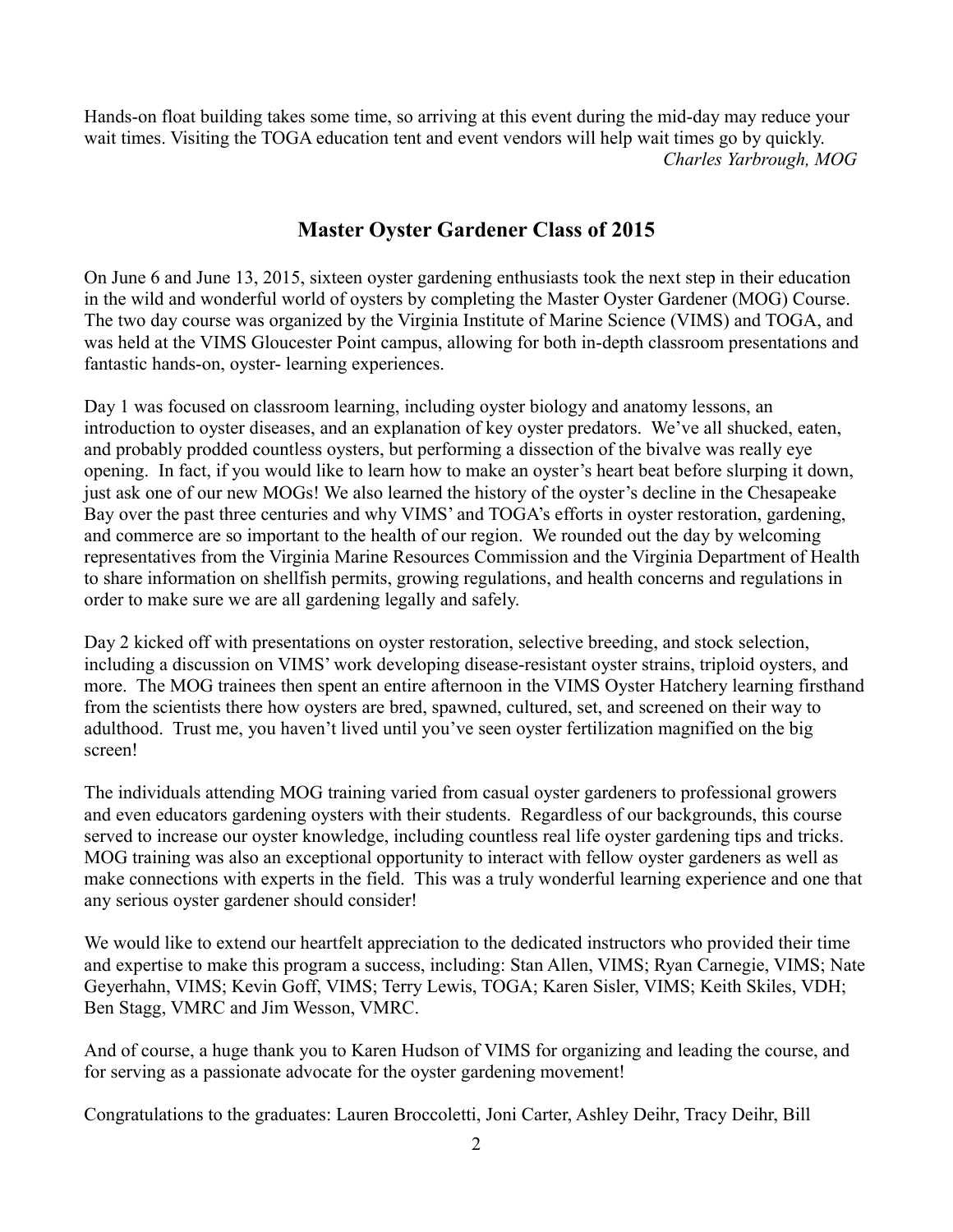Fleming, Tim Halstead, Carolyn Hennige, Robert Jolin, Tim Moore, Jill Pillow, Rip Rowland, Doug Schaefer, Michelle Scott, David Singletary, Nancy Smith, Daniel Strum *Ashley Deihr, MOG*

## **Recap of the Middle Peninsula Oyster Fair**

On May 9, TOGA held the annual fair at the Gwynn's Island Civic center. About 70 oyster gardeners including 20 new TOGA members attended and the vendors did a brisk early-morning business selling spat, cages, bags and the like. The spat were the larger ones spawned last fall, and folks seem to like getting started with them in the spring. All the vendors seemed happy with sales.

Following a welcome and introduction by TOGA VP Terry Lewis, Karen Hudson, Commercial Shellfish Aquaculture Extension Specialist at VIMS and our own TOGA Advisor, addressed C**ommercial Oyster Culture Growth/Trends and Hatchery Production**. She described the unique and successful aquaculture system in Virginia including the system of hatcheries, practices, and how the state fosters free enterprise. As you may know, oyster aquaculture in Virginia exceeds traditional oystering in total production and is growing rapidly. For more information, see the **Virginia Shellfish Aquaculture Situation and Outlook Report** at

[http://www.vims.edu/research/units/centerspartners/map/aquaculture/docs\\_aqua/2015\\_shellfish\\_aq\\_repo](http://www.vims.edu/research/units/centerspartners/map/aquaculture/docs_aqua/2015_shellfish_aq_report.pdf)  [rt.pdf.](http://www.vims.edu/research/units/centerspartners/map/aquaculture/docs_aqua/2015_shellfish_aq_report.pdf) Thanks to Karen for an enlightening presentation.

After saluting all the mothers the day before Mothers Day, Vic Spain discussed the aftermath of the extreme freezing conditions in February 2015 and asked for stories from the audience. The results are summarized below. Vic then gave a short "how to" for the new oyster gardeners and displayed some of the equipment we like to use.

I'd like to thank all the volunteers for setting up, serving food, cleaning up, registering attendees, collecting dues, and educating gardeners. Thanks to the Gwynn's Isand Civic Center for the facility use. *Vic Spain, MOG*

## **Recap of the Northern Neck Oyster Float Building Workshop, June 6, 2015**

The Lively Ruritan Club Pavilion was an excellent shelter for a TOGA Oyster Float Building Workshop. The weather was great and, as expected, there were a few difficulties, like the spat vendors having no spat for sale. Otherwise, it was a good day. This was the first time in many years that TOGA has had an Oyster Float Building Workshop in the Northern Neck, so only 3 "build your own" floats were sold. However, 38 "pre-built" floats and devices were sold.

With very favorable wire prices this year and a large donation of PVC pipes and components, the proceeds from the "pre-built" floats and devices resulted in \$2,150 for the TOGA-VIMS Fellowship. Resulting from many generous donations and the sale of "Pre-Builts," TOGA has raised over \$100,000 for the TOGA-VIMS Fellowship since it was started just a few short years ago. Thank you for your support of this Fellowship.

Thank you to all for using the order form. It made the planning for this type of workshop much easier. Many thanks to all the volunteers. Your help is appreciated. *Charles Yarbrough, MOG*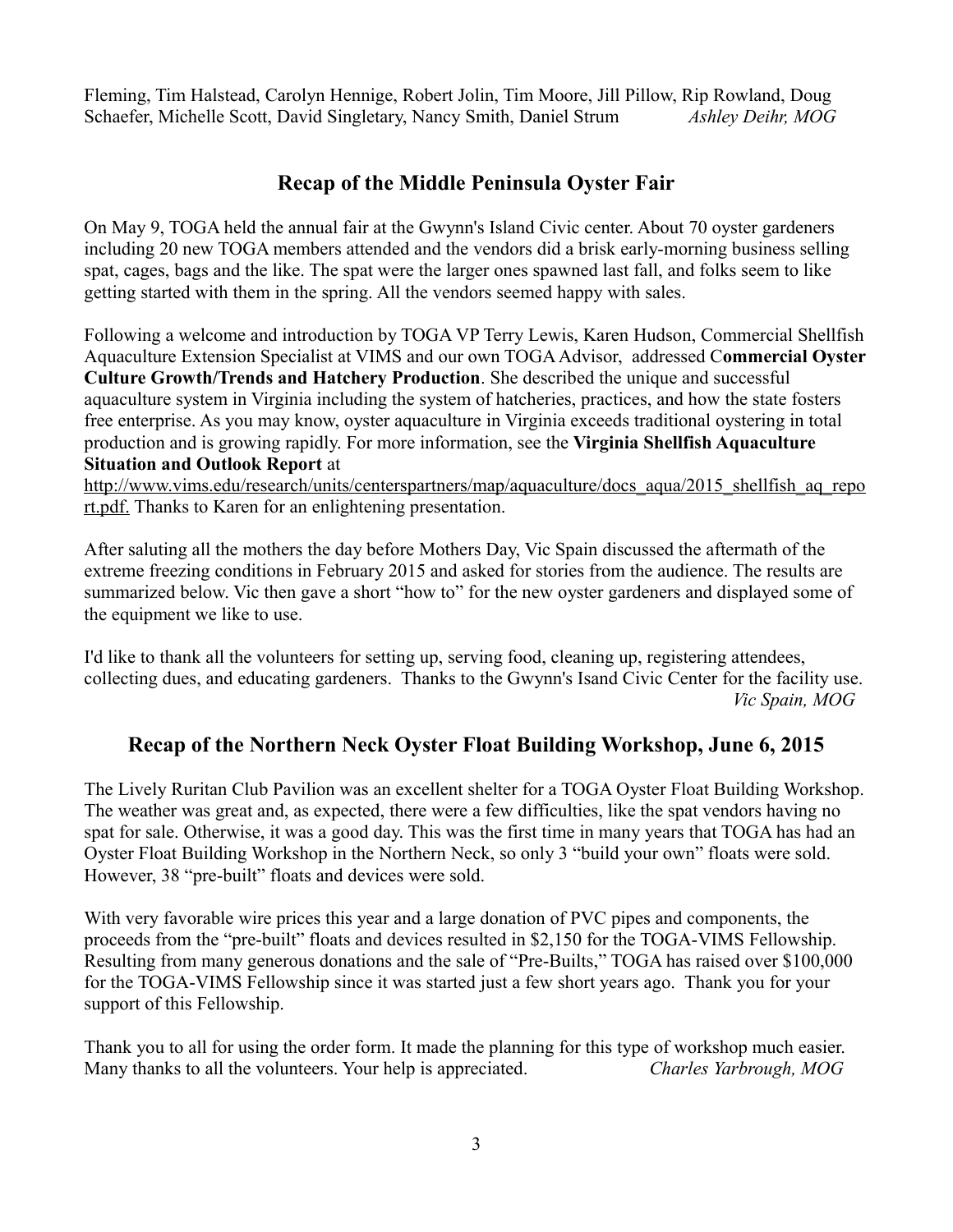# **The Freeze of February 2015**

As you remember, mid to late February was probably the coldest, windiest, snowiest and iciest spell since oyster gardening has been popular. Thanks to those who sent in their stories about how these conditions affected their oysters.



According to Weather Underground, February  $20<sup>th</sup>$  was the coldest. In the Reedville area, high was 18F, low 3F, winds at 18mph gusting to 26. In Yorktown, high was 23F, low 7F, winds 16mph gusting to 21.

We received about 15 reports, most from those who had losses. There were losses everywhere, but more on the Northern Neck than on the Middle Peninsula and further south. Temperature, wind, blow-out tides, and shallow water were common themes in losses. Wild spat and oysters on banks and rocks exposed to air died in northern areas. A commercial grower on Jackson Creek (Potomac) suffered major losses. Many oyster gardeners had moderate to major losses due to freezing.



In some cases, oysters covered in snow and ice survived, even wild sets on high banks. In some cases, the ice attached to floats at low tide, then raised them to the top at high tide. This was the case on the Mobjack Bay in the upper photo. Most, but not all, of these oysters survived, probably because they were covered in ice.

The worst losses occurred with the high winds and extreme blow-out tides, which seemed to be especially severe on the Northern Neck. At times the oysters were exposed for entire

tide cycles. The lower photo shows a low tide on Weatherall Creek (Montross), where the oysters in the floats at the end of the dock were exposed to air. The Northern Neck also has lower average salinities than areas toward the mouth of the Bay, and that could slightly raise the freezing temperature of the oysters.

We regret that many of you had losses. For inexperienced gardeners, if you can keep your oysters in deep water during the winter, it will help prevent freezing. In some situations this may not be possible. The worst condition occurs when oysters are completely exposed to subfreezing air for long periods. Even being covered with ice provides some protection. But if you think your oysters are frozen, do not try to move them. Once frozen, they stand a better chance of recovering if they are not disturbed. *Vic Spain, MOG*

## **TOGA Volunteer Appreciation Party Lip Smacking Success**

Nearly 80 people showed up at the Callao Moose Lodge on Saturday, March 28, with at least one thing in common: a love of oysters. This was the 2nd annual TOGA Volunteer Appreciation Party, and it was another resounding success.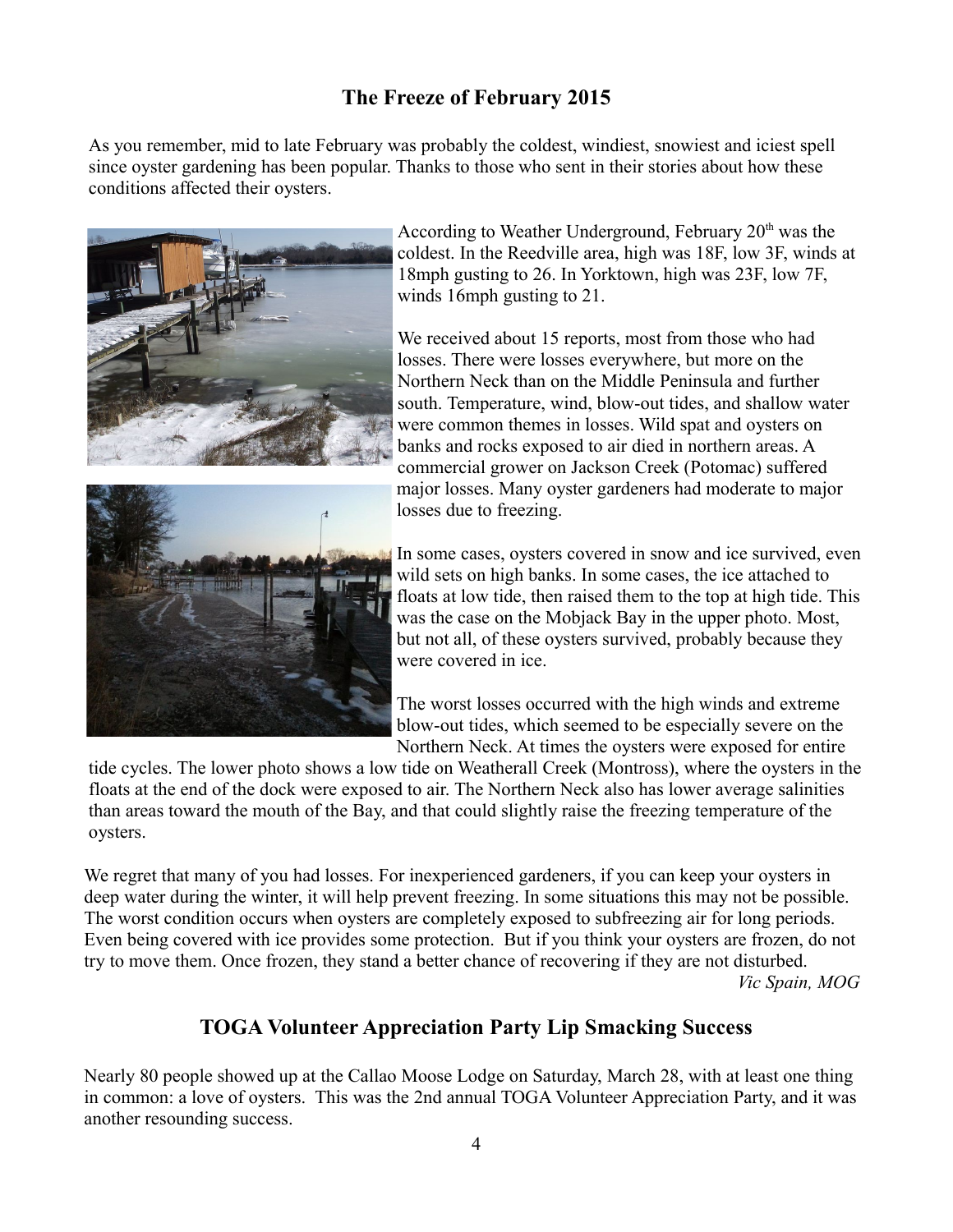Plenty of oysters were to be had; in fact, about a thousand fresh unshucked were savored on the half shell and prepared a variety of ways, and more than a gallon of shucked oysters were fried by TOGA Past President Brian Wood and his assistants during the afternoon. Add to this plenty of side dishes brought for the pot luck, and it was sure that no one walked away hungry. In addition, there was a variety of wine, beer, lemonade, tea and coffee to wash it all down.

"Our many wonderful volunteers are the heart and soul of TOGA, and it's paramount that this organization says a great big thanks for the many hours donated," said TOGA President Mike Sanders. "Without these people and their interest in promoting oyster gardening, there would simply not be our Association, so it's important to come together at least once a year to swap stories, learn about oystering from each other, and just relax and have a good time," he said.

In addition to the scrumptious food, several volunteers walked out with some terrific prizes won in the raffle.

At the party there was a listing of upcoming events for more volunteers to sign up to assist. But if you couldn't make it and you want to enjoy the party next year, check out the upcoming events listed in this newsletter or on the website and just contact the coordinator and tell them you can help. We can always use more volunteer assistance! *Terry Lewis, MOG*

## **Remembering Ray Hook**



Walter Ray Hook of Yorktown passed away on May 31, 2015, at the age of 81. We remember Ray as a good friend, a former TOGA president, Master Oyster Gardener, and always ready to help folks with their oyster gardening and to make sure the newsletter got out. Others remember Ray for his distinguished career at NASA Langley Research Center, including serving as Director of Space. We miss Ray and our thoughts and prayers are with widow Ernie and the Hook family. TOGA made a donation to the TOGA/VIMS Student Fellowship Endowment in Ray's name. Ernie, also a TOGA member and volunteer, will remain a VIP member.

In the photo, Ray (L) works with Jim Renner (M) and Steve Wann (R) fabricating oyster floats.

## **Master Oyster Gardener Nancy Smith Named TOGA MOG Coordinator**

Nancy has graciously volunteered to maintain contact with our Master Oyster Gardeners. Over the years we have lost contact with many of you. So veteran MOGs, please update your status with Nancy. You can contact her at nancy smith@verizon.net , 804-435-8756. Please let Nancy know if you are still active as an MOG and make sure she has all of your contact info. Nancy will try to maintain the status of all MOGs and keep you them informed of activities where they may be interested and needed. If you consider yourself "retired" as an MOG, then let her know that as well and we will respect your privacy.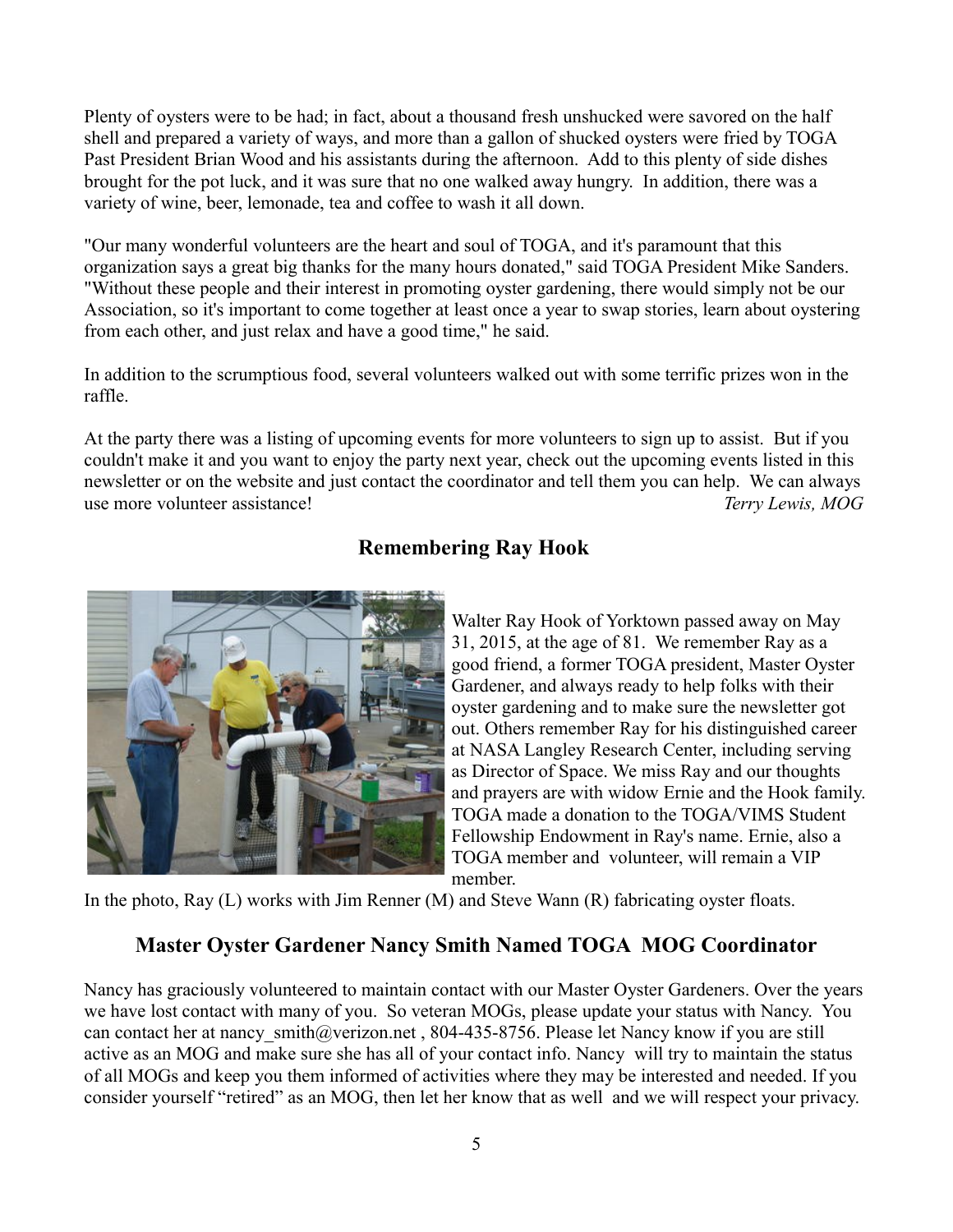## **2nd Annual Middle School Writing Contest Announced to Encourage Students to Learn About Oysters**

After a very successful initial Middle School Writing Contest, the Tidewater Oyster Gardeners Association (TOGA) is sponsoring the Second Annual Middle School Writing Competition, with three prizes of \$150, \$100, and \$50 for first, second and third places respectively. The theme of the essays is "Consider the Oyster"- a wide open category that must include an essay based on oysters.

The competition is open to all Virginia students in grades 6, 7 and 8. Home-schooled students are welcome to enter. Prizes will also include gear from outdoor sports businesses and Supporting Members of TOGA. Winners will be announced and awards presented at the Tidewater Oyster Gardeners Association annual membership meeting at the Virginia Institute of Marine Sciences in January, 2016. The winners' parents, mentors or teachers may be guests of TOGA for the presentation event. The winning entries will be read by the students at the awards program during the Annual Meeting.

The three top winners will be published on the TOGA Web site and may be published in other publications or websites, including the Virginia Outdoor Writers Association website. Essays can be written about oyster life, history, recent developments, or even recipes with background from how the recipe came about. If you know Middle School students, please encourage them to enter.

Last year's winner is now growing oysters in the float he won for his essay. This is a great way to encourage youngsters to get involved with oysters.

The article should be written in WORD format and attached to an e-mail. The submissions can be made between now and the December 15, 2015, deadline. For more information go to [www.oystergardener.org.](http://www.oystergardener.org/) *Terry Lewis, MOG*

## **Volunteers Needed for Stratford Hall Festival**

More than 5,000 people attended last year's Wine and Oyster Festival at Stratford Hall and the festival won the 2015 *Virginia Wine Lover* Readers' Choice Award. That success was made possible by a dedicated cadre of TOGA volunteers led by Mike Todd. Our friends at Stratford Hall donated \$3500 to TOGA to say "thank you" for the excellent support Mike and the other TOGA volunteers provided. This year's festival is being held in Mike's memory and, while he will be sorely missed, the good work that he started will continue. TOGA is being featured in an extensive media campaign leading up to the festival as an event partner. At the festival itself, we will have two forums for public outreach: our dedicated TOGA tent and a large Education Tent for scheduled programs.

The festival will be held at the ancestral home of the Lee family in Stratford, Virginia, the weekend of September 19 & 20. The hours are from 11:00am to 6:00pm Saturday and from 11:00am to 5:00pm on Sunday. In addition to Virginia wineries and oyster growers, the festival will feature specialty foods, arts and crafts, kids activities, shucking classes and oyster cooking demonstrations. Ticket information is available at [www.StratfordHall.org.](http://www.StratfordHall.org/)

Volunteers are needed to support the oyster growers, man the TOGA tent, coordinate activities in the Education tent, help at the festival entrance and generally pitch in where needed. All volunteers will be provided with TOGA tee-shirts. Whether you can volunteer for both days fulltime or as little as a half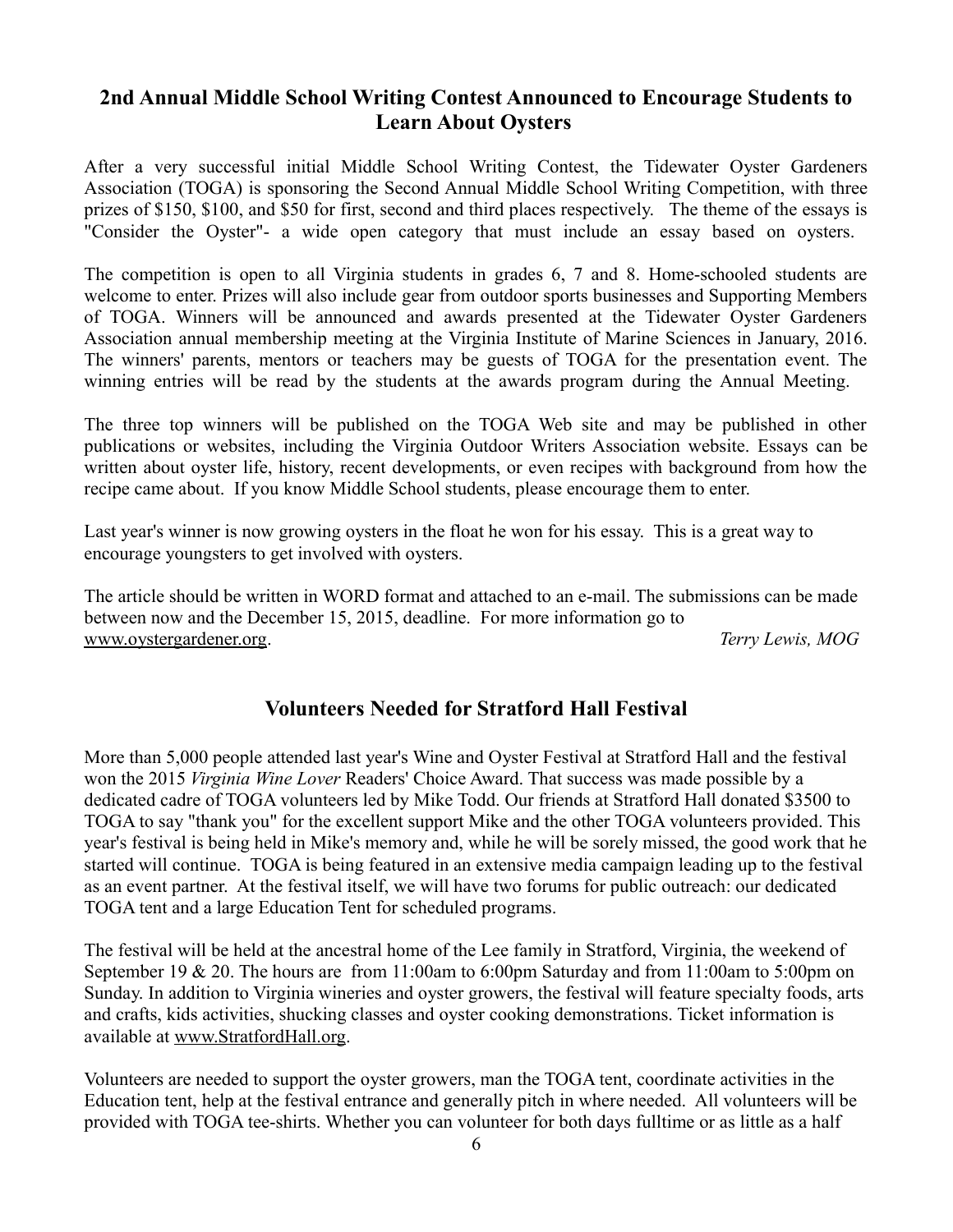day either day, your participation will be **highly appreciated**. Just as this event has grown each year, the number of volunteers required has also increased. Please access the TOGA website at oystergardener.org and click on the "Volunteer Opportunities" link on the homepage to register as a volunteer. Let us know which day(s) you're available, how to reach you and your unisex shirt size. This year's event coordinators, Laura Todd and Mike Sanders, look forward to seeing you at the event.  *Mike Sanders, MOG*

## **Sixth Annual Virginia Half-Shell Oyster Tasting – October 31st Kelsick Gardens, Gloucester**

Tidewater Oyster Gardeners Association (TOGA) will present its Sixth Annual Virginia Half-Shell Oyster Tasting from noon to 3pm on Saturday October 31, in the parking lot outside Kelsick Specialty Market, 6632 Main Street, in Gloucester.



As in previous years, there will be six local

Middle Peninsula Oyster Growers providing fresh oysters from varying waters of this area. People who attended this event in the past were surprised and pleased to find that they could identify different tastes in oysters from different waters. It is not just the saltiness that differs, but other tastes deriving from the water in which the oysters grew.

If you have not taken part in one of these fun local oyster tastings, now is the time. A relatively small event, there is time to talk with growers and other bivalve gardeners and even pick up a few hints on oyster growing from TOGA Master Oyster Gardeners who will be in attendance. Deborah Pratt, many times National Champion Oyster Shucker, again will be there to present a demonstration and help you brush up on your shucking technique.

Oyster Aquaculture in Virginia has been a resounding success with each year's documented harvest showing a huge increase in oysters sold over the previous year. It is believed that Oyster Aquaculture will continue to revitalize the industry in Virginia, to the good of the Chesapeake Bay, as well as the economy of the region. Most of all, it provides a wonderful dining experience for oyster lovers who come from all over.

Tickets for the Oyster Tasting may be purchased at Kelsick Specialty Market in Gloucester, or (if done early enough before the Oct 31 date) by mailed check to TOGA, PO BOX 2463, Gloucester, VA 23061. Also, for the computer savvy crowd, go online to the TOGA web site: www.oystergardener.org and purchase tickets via PayPal (print out and bring with you). There will be a limited number of tickets available at \$35 a person. So don't delay. Beer, wine and other beverages, along with different, delicious food, not just oysters, will be available at the event, separate from the ticket purchase price.

This 2015 Oyster Tasting Event will be rain or shine. No worries of foul weather! After a Nor' Easter hit last year's OTE, Plan B was created. The Puller Center opened its spacious facility for our attendees to be warm and safe while tasting the various bivalves and enjoying delicious foods and spirits specifically chosen by Kelsick Market (next door) to complement oysters.

Supporting this event, besides tasting the area's premiere oysters and meeting a lot of great people, is a super way to help TOGA continue its efforts in teaching the public the joys and importance of growing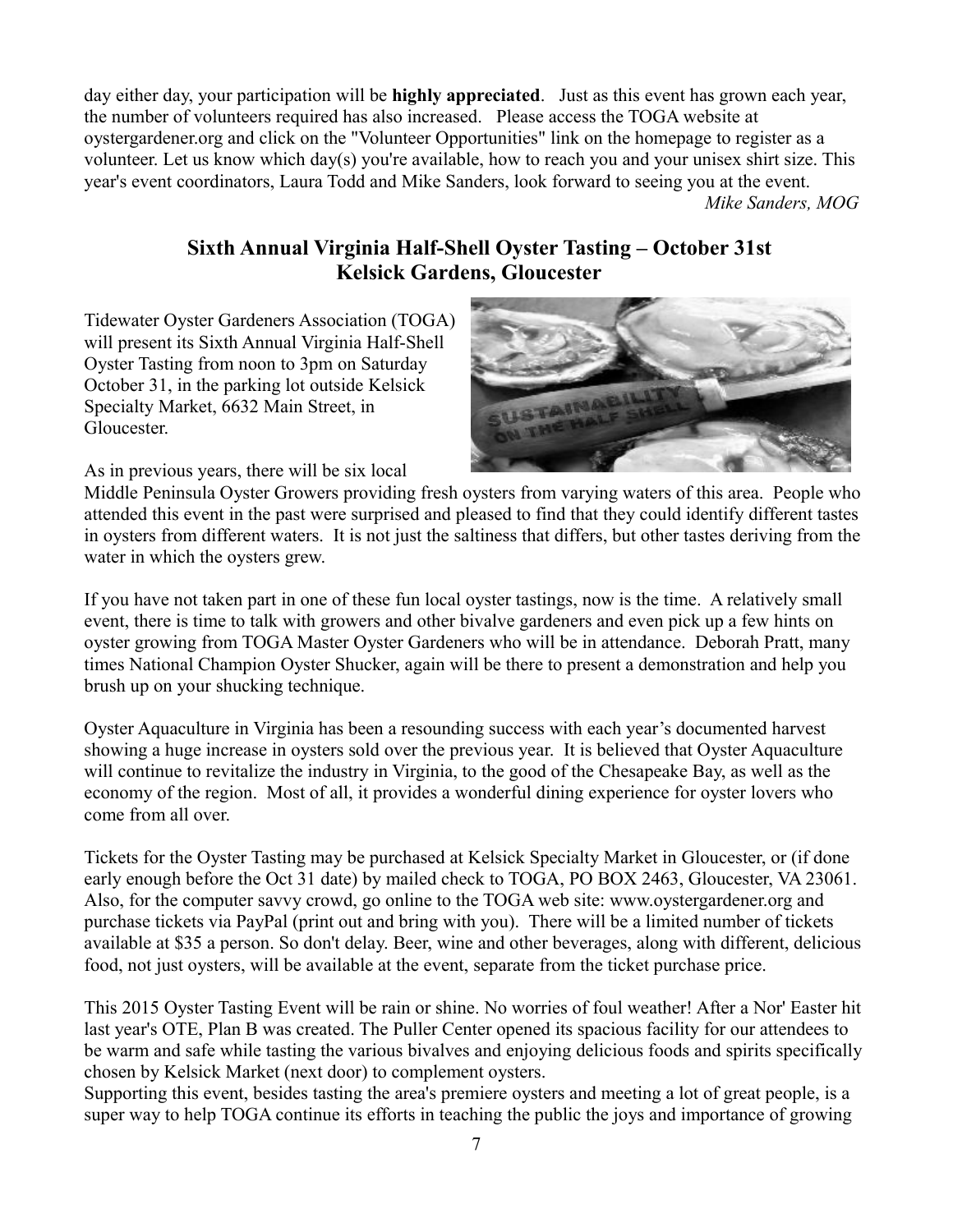oysters in the Bay areas.

The TOGA members planning this event are very dependent upon volunteers to shuck oysters and to do setup and clean up chores, as in every successful festivity. Members, please volunteer early to help make this wonderful day the best Oyster Tasting Event yet! Please contact Brian Wood at awood45858@aol.com or call (571)-237- 6556 if you are available to volunteer for this fabulous event. *Brian Wood, MOG*

## **Camp Kekoka Oyster Reef Project Underway**

Former waterman Madison Boyd heads up TOGA's support for the Boys and Girls Club in Kilmarnock, Virginia. Together with Nick Ferriter and other TOGA volunteers, he mentors a group of kids who are very much into oyster gardening. Their floating oyster cages reside in Indian Creek at Camp Kekoka near Kilmarnock. The youth camp is owned by the Alexandria Police Association and managed and operated by the Peninsula Metropolitan YMCA.

Volunteers from TOGA are strongly involved with educating the Kilmarnock youngsters as well as visiting campers about oysters and ecology at the camp. Many of them have never seen an oyster before. All of these sessions stress hands on involvement and include teaching about the natural history of the oyster, anatomy, aquaculture, oyster float building and maintenance, and the fascinating ecosystems of an oyster reef.

But the part of educating that has really been missing has been a living, viable, oyster bed where kids can tong for oysters, cast seine nets and observe wild strike. That is what led Madison to propose to TOGA's Board that we build one. To that end, TOGA has applied to VMRC (Virginia Marine Resources Commission) to lease four acres of bottom in Pittman's Cove. This small cove is separated from the main camp area by a thin strip of woods and has a small dock. The marine survey for the lease application has been completed and TOGA should hold the lease by early Fall.

In the meantime, the Chesapeake Bay Foundation (CBF) is supporting a shell recycling effort to provide shell for the project. CBF has built a shell storage bin adjacent to the cove and has donated 100 bushels of shell. Nick and Madison have begun to collect shells regularly from area restaurants starting with the Tides Inn and Nate's Trick Dog Cafe in Irvington.

The plan is to use a "spat on shell" method to seed an area of the cove. But before we can begin that process, the dock in the cove must be repaired. Fortunately, Joey Lynn of Lynn's Marine & General Construction, Inc. of Callao, Virginia, has offered to donate the materials and labor needed to replace a defective piling and decking boards as needed to make the dock safe for kids to work on.

Once the dock is secure and the bottom lease is acquired, TOGA volunteers, working with the kids, will drop 2,000 bushels of shell on one acre of the lease. Once this foundation is made for the reef, 250 bushels of shell will be placed in a setting tank provided by Mal Luebkert. About 7 million diploid oyster larvae will be added to the tank and, after these strike, the shells will be put overboard on the foundation reef.

Madison envisions the reef being harvested and replenished over time to keep it viable. TOGA's Board is currently exploring options for funding this effort. *Mike Sanders, MOG*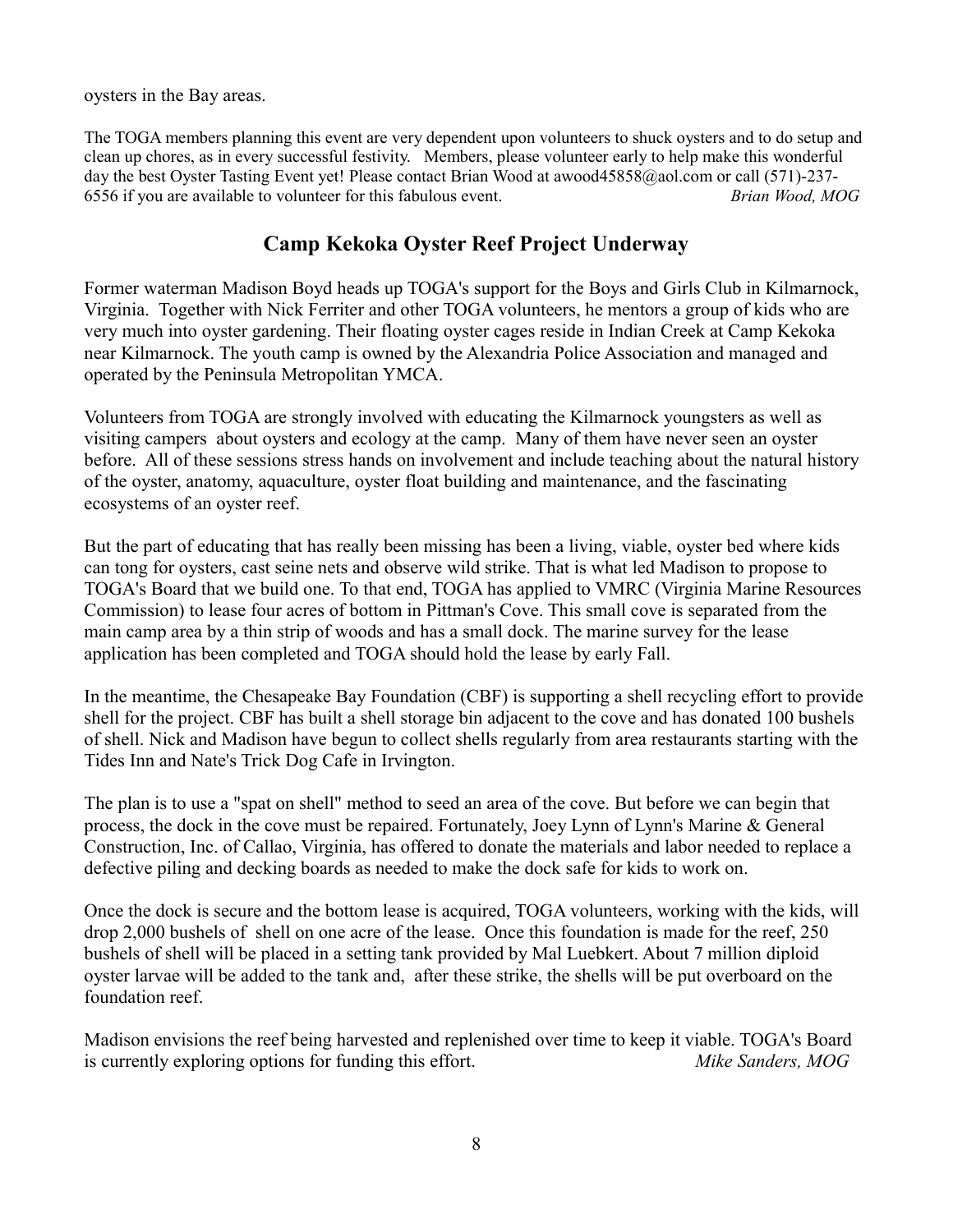**List of TOGA Events for 2015, Fall and Winter** (\* indicates a major TOGA-sponsored or co-sponsored event) The following events are planned as of this printing:

 **\*September 19-20**- Stratford Hall Wine and Oyster Festival- Event Coordinator: Mike Sanders, [sndrsmich@gmail.com](mailto:sndrsmich@gmail.com) Location: Stratford Hall Times: 9:00 – 6:30 on Saturday and 9:00 – 5:30 on Sunday.

September 25-26 Guinea Jubilee- Event Coordinator: Vic Spain, [vicspain@rocketmail.com](mailto:vicspain@rocketmail.com) Location: Abingdon Ruritan Club, Guinea Road, Gloucester Times: 3:00 – 6:00 Fri. and 9:00 – 5:00 Sat.

- **\*October 3 –** Middle Peninsula Float Workshop- Event Coordinator: Charles Yarbrough, [caspery@verizon.net](mailto:caspery@verizon.net) Location: VIMS Times: 10:00 a.m. – 2:00 p.m.
- **October 14 or 19 (TBD)** Museum on the Go with RFM Riverside exhibit with Aylett and Tappahannock Schools Coordinator: Brian Wood [awood45858@aol.com](mailto:awood45858@aol.com) Location: St. Margaret's Campus Tappahannock Times: 8:00am – 12:00pm
- **October 18** Rosewell BBQ at the Ruins- Event Coordinator: Vic Spain, [vicspain@rocketmail.com](mailto:vicspain@rocketmail.com) Location: The Rosewell Foundation, Gloucester, VA Date: . Times: 1:00 p.m. – 4:00 p.m.
- **\*October 31** Half Shell Oyster Tasting- Event Coordinator: Brian Wood,
- Location: Kelsick Market, Gloucester, VA. Date: October 31, 2015. Times 12:00 p.m. 3:00 p.m. **November 5**- Urbanna Oyster Festival-Event Coordinator: Lou Castagnola, [clouis710@cox.net](mailto:clouis710@cox.net)

Location: Urbanna, VA Times: Thursday – 8:00 a.m. – 2:00 p.m.;

**\*January 9 - 2016** Annual Meeting- Coordinator: Mike Sanders,

Location: VIMS Times: 2:00 – 4:00

## **Equipment Corner**



**Shucker on the Go-** For the volunteer party in March, we needed oyster shucking tables and suddenly realized they were hard to transport in cars. So I made a folding rig that fits in an average trunk. When folded, it's 40 in. long, 24 in. wide, and about 10 in. high. The hole in the middle is convenient for dumping your shells in a bucket. Also good for float building or general work. Comes painted.



**Good Feet-** It turned out that our previous version of the bottom cage had bad feet that tended to rack or collapse under water. The new version has sturdy feet. We will replace your bottom cage feet at the October 3 Float Workshop, or by request. The photo shows the new configuration. *Vic Spain, MOG*

*Your best source of TOGA information is at* **www.oystergardener.org**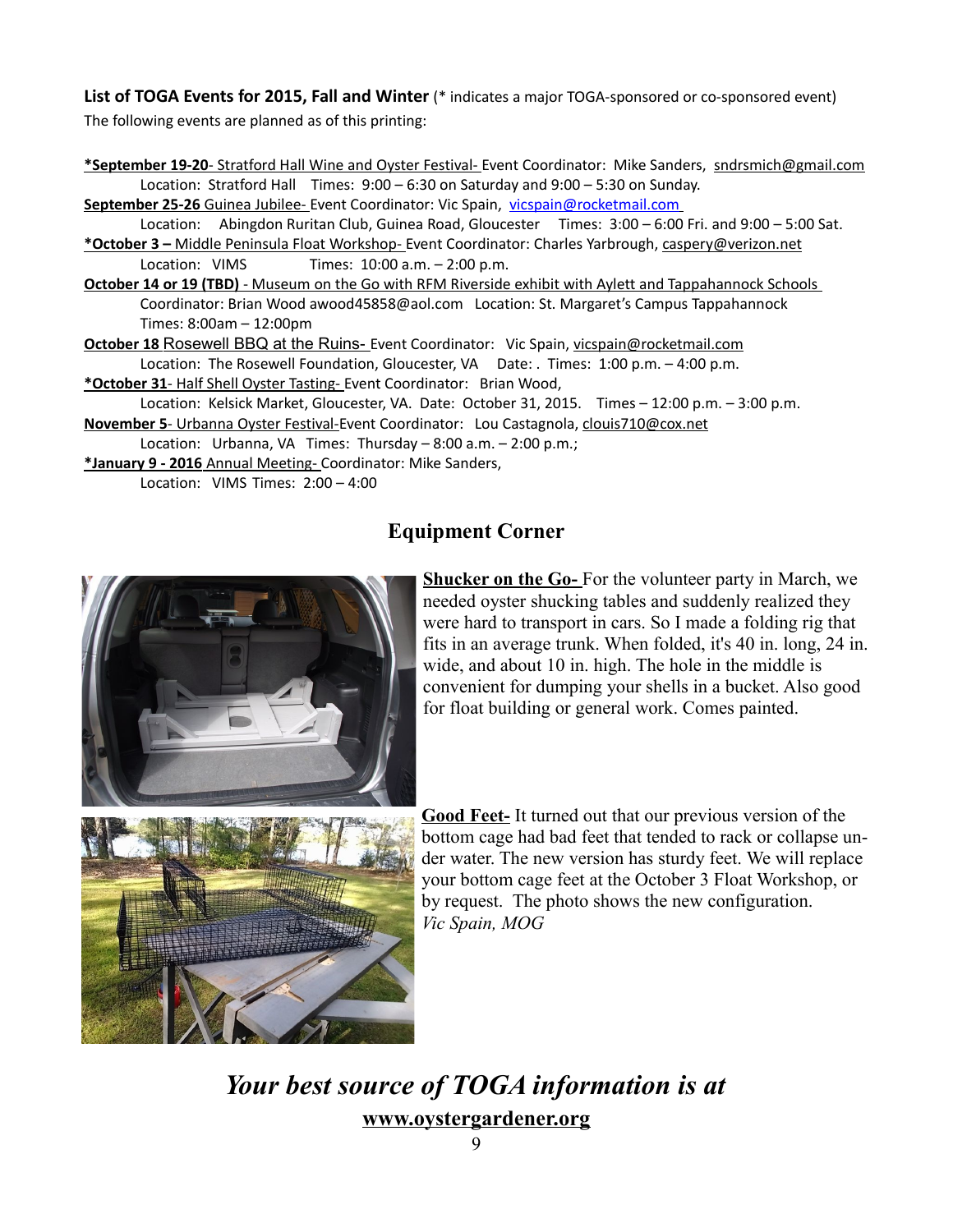## **Dues are due for 2015!**

If you received this newsletter in the mail, please check the year by your name on the address label. If it is 2014 or earlier, then 2015 dues are now due. If you believe there is an error, please contact Vic Spain at [vicspain@rocketmail.com](mailto:vicspain@rocketmail.com) or 804-642-6764. Annual membership has increased to \$15 (per family) for 2015 and beyond, as approved by the membership.

Please use the form below to update your membership. You may also use it simply to update your information. It is important that your **address and email address** are correct as that is our primary way of communicating with members. **And for your benefit, please open your TOGA email**. You may also share this membership form with a friend.

Members...

•Receive newsletters with the latest oyster gardening information

•Participate in educational events sponsored by TOGA

•Learn about innovations in oyster gardening techniques

•Benefit from the expertise of hundreds of others interested in growing oysters

Membership is \$15.00 for one year, individual or family. This ensures that you will

receive regular newsletters and notice of upcoming events.

Please fill out membership form below and send to **TOGA, PO Box 2463, Gloucester, VA 23061** with a check for \$15.00 membership dues, payable to TOGA. If you want, you can make an additional donation to support TOGA's educational activities. You may include it in the same check.

| <b>TOGA Membership Form, Please Print Legibly</b>            |         |  |  |  |  |  |
|--------------------------------------------------------------|---------|--|--|--|--|--|
| Please enclose dues (\$15 per year per family) and return to |         |  |  |  |  |  |
| TOGA, PO Box 2463, Gloucester, VA 23061                      |         |  |  |  |  |  |
| Amount submitted \$                                          | Comment |  |  |  |  |  |
| Check New member or Renewal Additional Donation              |         |  |  |  |  |  |
| Name                                                         |         |  |  |  |  |  |
| <b>Mailing Address</b>                                       |         |  |  |  |  |  |
| City, State, and Zip                                         |         |  |  |  |  |  |
| Phone                                                        | Email   |  |  |  |  |  |
| Body of water where oysters are grown                        |         |  |  |  |  |  |

## **A good read for oyster gardeners**-- American Catch by Paul Greenberg, *The Fight for Our Local Seafood*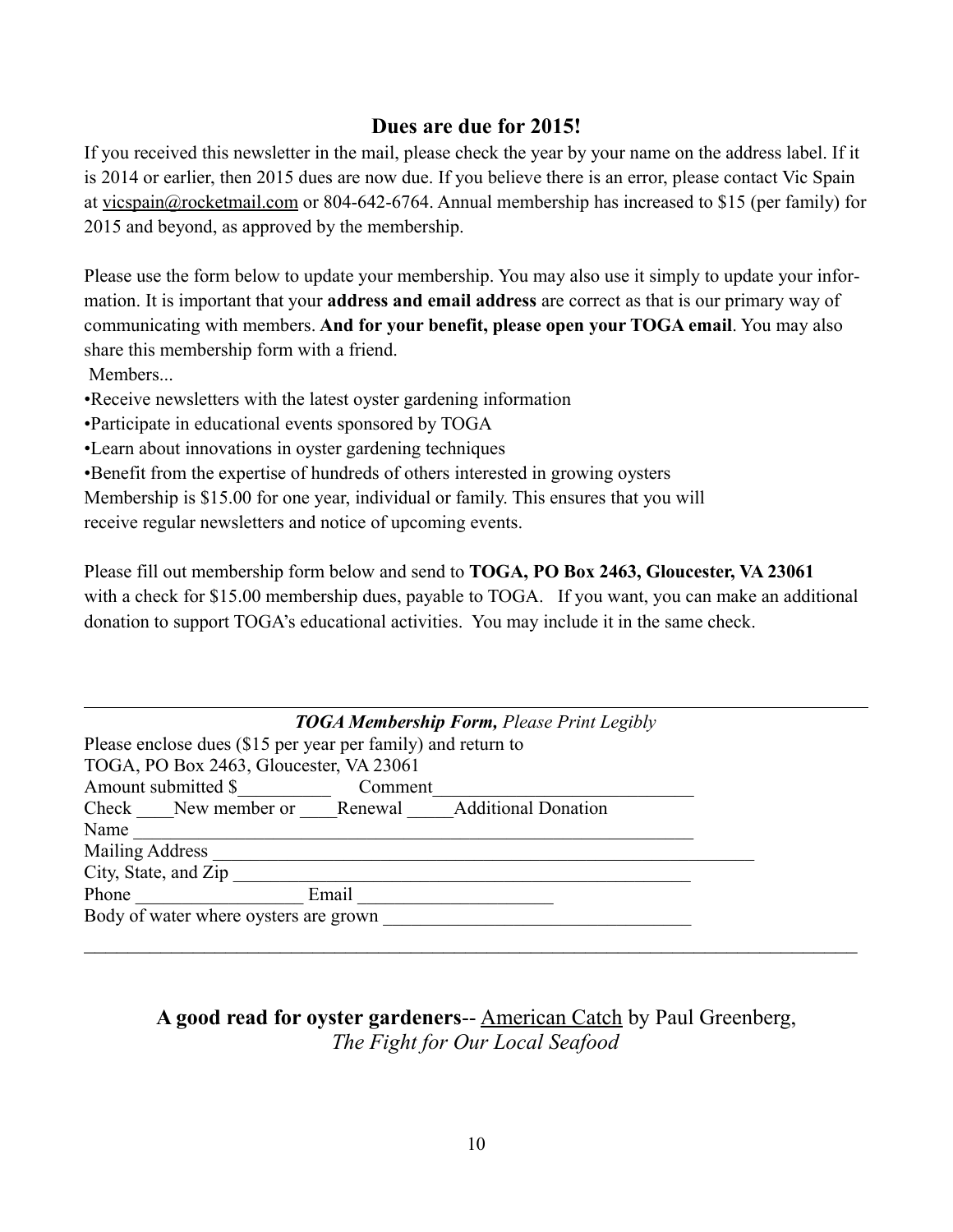#### *Oyster Float Building Workshop Registration Form* **The Hatchery at VIMS in Gloucester Point, 10AM to 2PM, Saturday, October 3, 2015**

#### **Please mail this Registration Form to TOGA, P.O. Box 2463, Gloucester, VA 23061 Or email this Registration Form to vicspain@rocketmail.com or [caspery@verizon.net](mailto:caspery@verizon.net)**

| Name:                                                                                                                                                                                                            |                                                             | Email:                                                                |  |  |  |  |
|------------------------------------------------------------------------------------------------------------------------------------------------------------------------------------------------------------------|-------------------------------------------------------------|-----------------------------------------------------------------------|--|--|--|--|
| Telephone:<br>Mailing Address:                                                                                                                                                                                   |                                                             |                                                                       |  |  |  |  |
| This Registration Form MUST BE RECEIVED BY SEPTEMBER 25th, 2015 for TOGA to have sufficient<br>materials available for you to build your float(s) or for TOGA to produce your pre-built float(s) and<br>devices! |                                                             |                                                                       |  |  |  |  |
|                                                                                                                                                                                                                  |                                                             | <b>Build Your Own Floats</b>                                          |  |  |  |  |
| I plan to build                                                                                                                                                                                                  | (quantity) Taylor Float with Top at \$100 per float.        |                                                                       |  |  |  |  |
|                                                                                                                                                                                                                  | I plan to build (quantity) Taylor floats at \$85 per float. |                                                                       |  |  |  |  |
| I plan to build                                                                                                                                                                                                  | (quantity) Large Flip Floats at \$55 per float.             |                                                                       |  |  |  |  |
|                                                                                                                                                                                                                  |                                                             | Float building instructors will assist you with building your floats. |  |  |  |  |
|                                                                                                                                                                                                                  |                                                             | <b>D</b> <sub>re</sub> D <sub>r</sub> ill Flaste and Devises          |  |  |  |  |

#### **Pre-Built Floats and Devices**

*Please see our website* <http://www.oystergardener.org/#!devices-and-desgns/c2ir> *for information about the various types of Pre-Built Floats and Devices.*

| Otv. | Description<br>Cost Each    | Qty |      | Description<br>Cost Each |
|------|-----------------------------|-----|------|--------------------------|
|      | \$95 Taylor Float           |     | \$15 | Top for Taylor Float     |
|      | \$110 Taylor Float with Top |     | \$60 | Flip Float Lifter        |
|      | \$65 Flip Float             |     | \$45 | Bender 42 inch           |
|      | \$50 Bottom Cage            |     | \$50 | Bender 50 inch           |
|      | \$45 Downunder              |     | \$75 | Shucker Table*           |

\*Folding "Shucker-on-the-Go" Table, painted, see **Equipment Corner** above.

#### **Payment for floats, devices will be collected at the check-in table at the Oyster Float Building Workshop.**

For more about this workshop please visit our website http://www. oystergardener.org **Or contact Charles Yarbrough at [caspery@verizon.net](mailto:caspery@verizon.net) Or Vic Spain at [vicspain@rocketmail.com](mailto:vicspain@rocketmail.com)**

#### **Be Safe- Wear protection for eyes, hands and arms when working with oyster cages and oysters!**